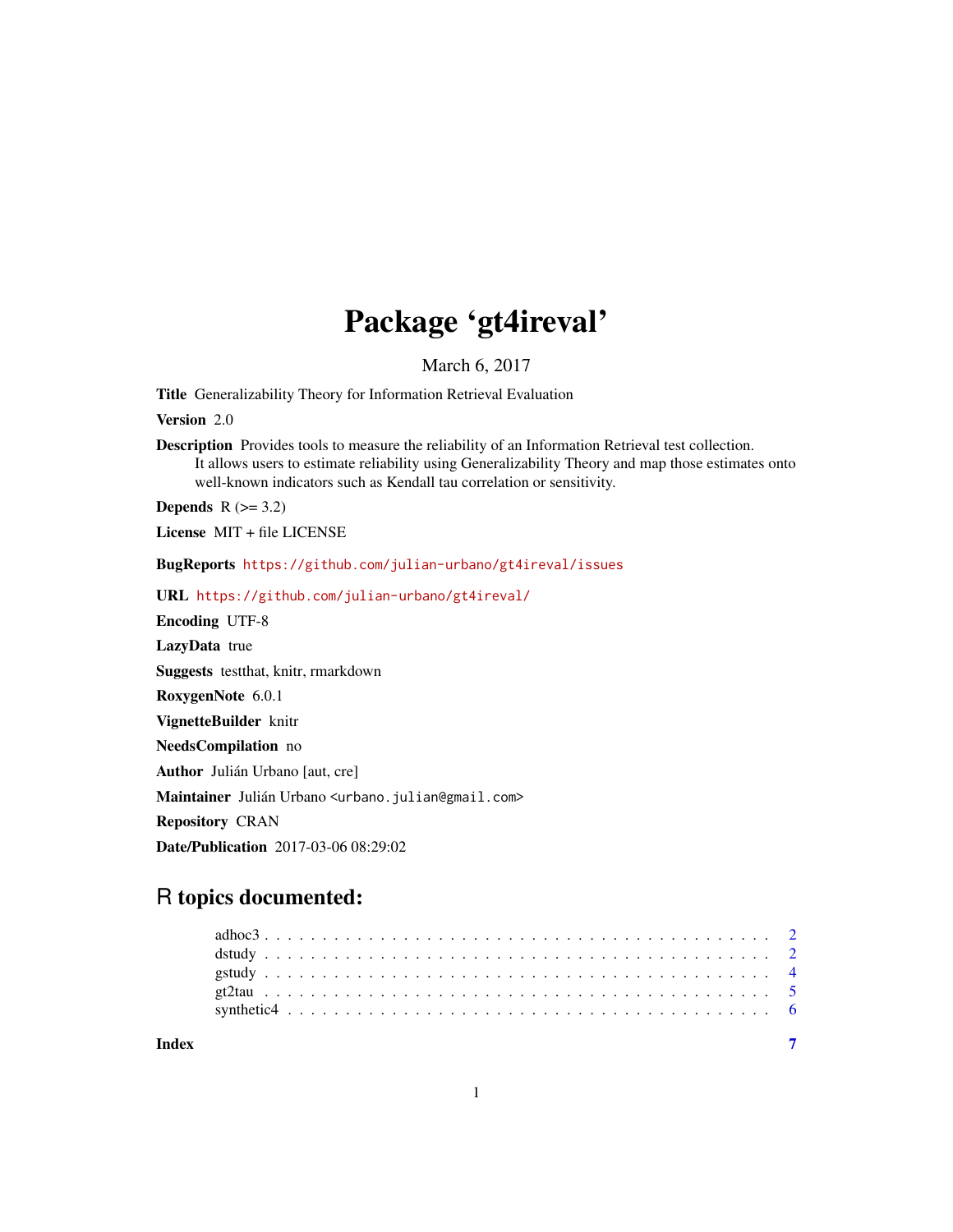<span id="page-1-0"></span>

#### Description

This is the set of Average Precision scores of the 40 systems submitted to the TREC-3 Ad hoc track, evaluated over 50 topics.

#### Usage

adhoc3

#### Format

A data frame with 40 columns (systems) and 50 rows (queries).

#### References

D. Harman (1994). Overview of the Third Text REtrieval Conference (TREC-3). Text REtrieval Conference.

#### See Also

<http://trec.nist.gov>

<span id="page-1-1"></span>

dstudy *D-study (Decision)*

#### Description

dstudy runs a D-study from the results of a [gstudy](#page-3-1) and computes, for a certain number of queries, the expected generalizability coefficient Erho2 and index of dependability Phi, possibly with confidence intervals. Alternatively, it can estimate the number of queries needed to achieve a certain level of stability, also with confidence intervals.

#### Usage

```
dstudy(gdata, queries = gdata$n.q, stability = 0.95, alpha = 0.025)
```
#### Arguments

| gdata     | The result of running a gstudy with existing data.                                                                                                                      |
|-----------|-------------------------------------------------------------------------------------------------------------------------------------------------------------------------|
| queries   | A vector with different query set sizes for which to estimate Erho2 and Phi.                                                                                            |
|           | Defaults to the number of queries used to compute gdata.                                                                                                                |
| stability | A vector with target Erho2 and Phi values to estimate required query set sizes.                                                                                         |
| alpha     | A vector of confidence levels to compute intervals for Erho2, Phi and query set<br>sizes. This is the probability on each side of the interval, so for a 90% confidence |
|           | interval one must set alpha to 0.05.                                                                                                                                    |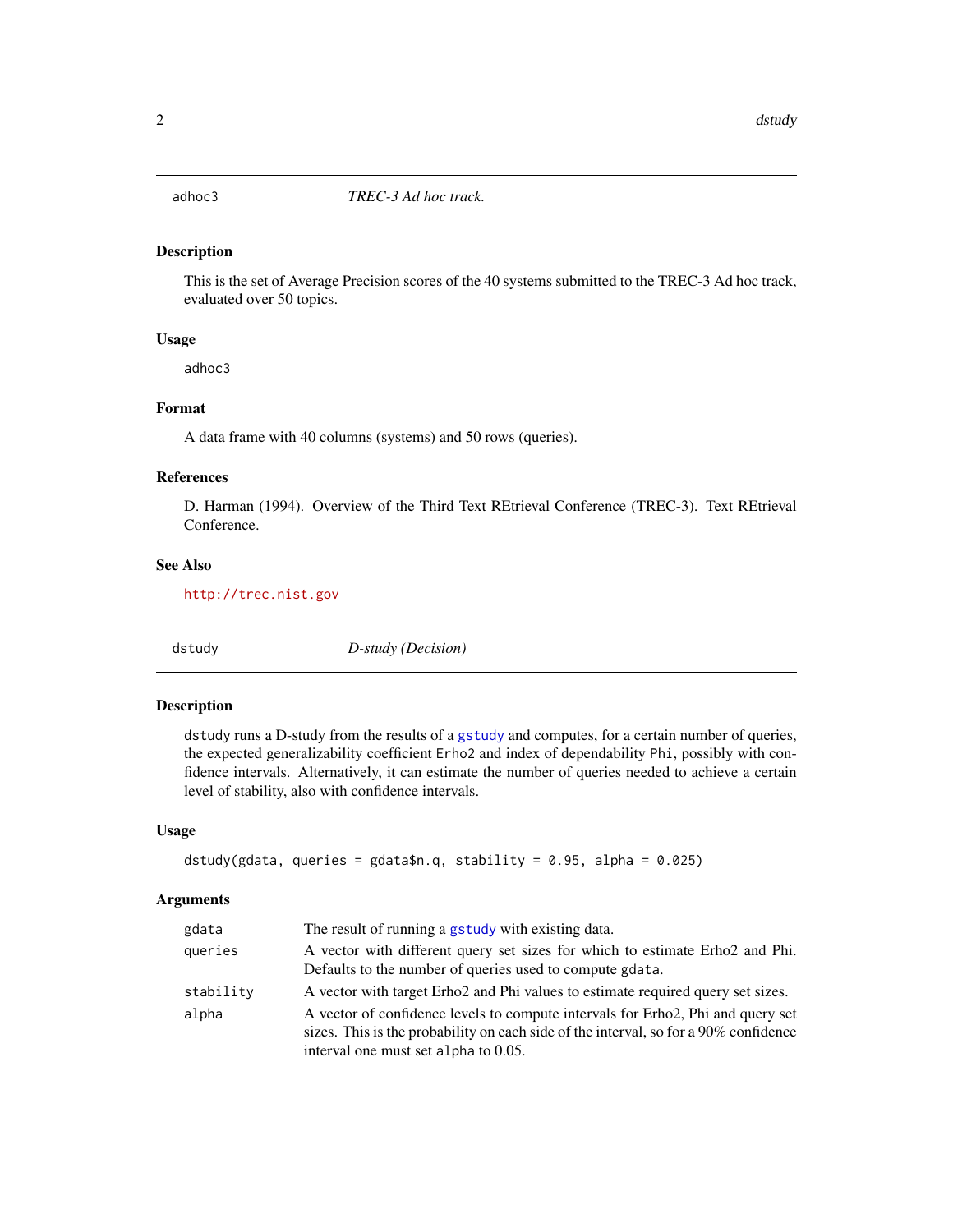#### <span id="page-2-0"></span>dstudy 3

#### Value

An object of class [dstudy](#page-1-1), with the following components:

Erho2, Erho2. 1 wr, Erho2. upr Expected generalizability coefficient, and lower and upper limits of the interv Phi, Phi. 1wr, Phi. upr Expected index of dependability, and lower and upper limits of the intervals are Expected index of dependability, and lower and upper limits of the intervals are n.q\_Erho2, n.q\_Erho2.lwr, n.q\_Erho2.upr Expected number of queries to achieve the generalizability coefficient, and lower and lower and lower and lower and it. n.q\_Phi, n.q\_Phi.lwr, n.q\_Phi.upr Expected number of queries to achieve the index of dependability, and lower call A list with the [gstudy](#page-3-1) used in this D-study, the target number of queries, ta

#### Author(s)

Julián Urbano

#### References

R.L. Brennan (2001). Generalizability Theory. Springer.

L.S. Feldt (1965). The Approximate Sampling Distribution of Kuder-Richardson Reliability Coefficient Twenty. Psychometrika, 30(3):357–370.

C. Arteaga, S. Jeyaratnam, and G. A. Franklin (1982). Confidence Intervals for Proportions of Total Variance in the Two-Way Cross Component of Variance Model. Communications in Statistics: Theory and Methods, 11(15):1643–1658.

J. Urbano, M. Marrero and D. Martín (2013). On the Measurement of Test Collection Reliability. ACM SIGIR, pp. 393-402.

#### See Also

[gstudy](#page-3-1), [gt2tau](#page-4-1)

#### Examples

```
g <- gstudy(adhoc3)
dstudy(g)
```

```
# estimate stability at various query set sizes
dstudy(g, queries = seq(50, 200, 10))# estimate required query set sizes for various stability levels
dstudy(g, stability = seq(0.8, 0.95, 0.01))
# compute both 95% and 99% confidence intervals
dstudy(g, stability = 0.9, alpha = c(0.05, 0.01) / 2)# compute 1-tailed 95% confidence intervals
dstudy(g, alpha = 0.05)
```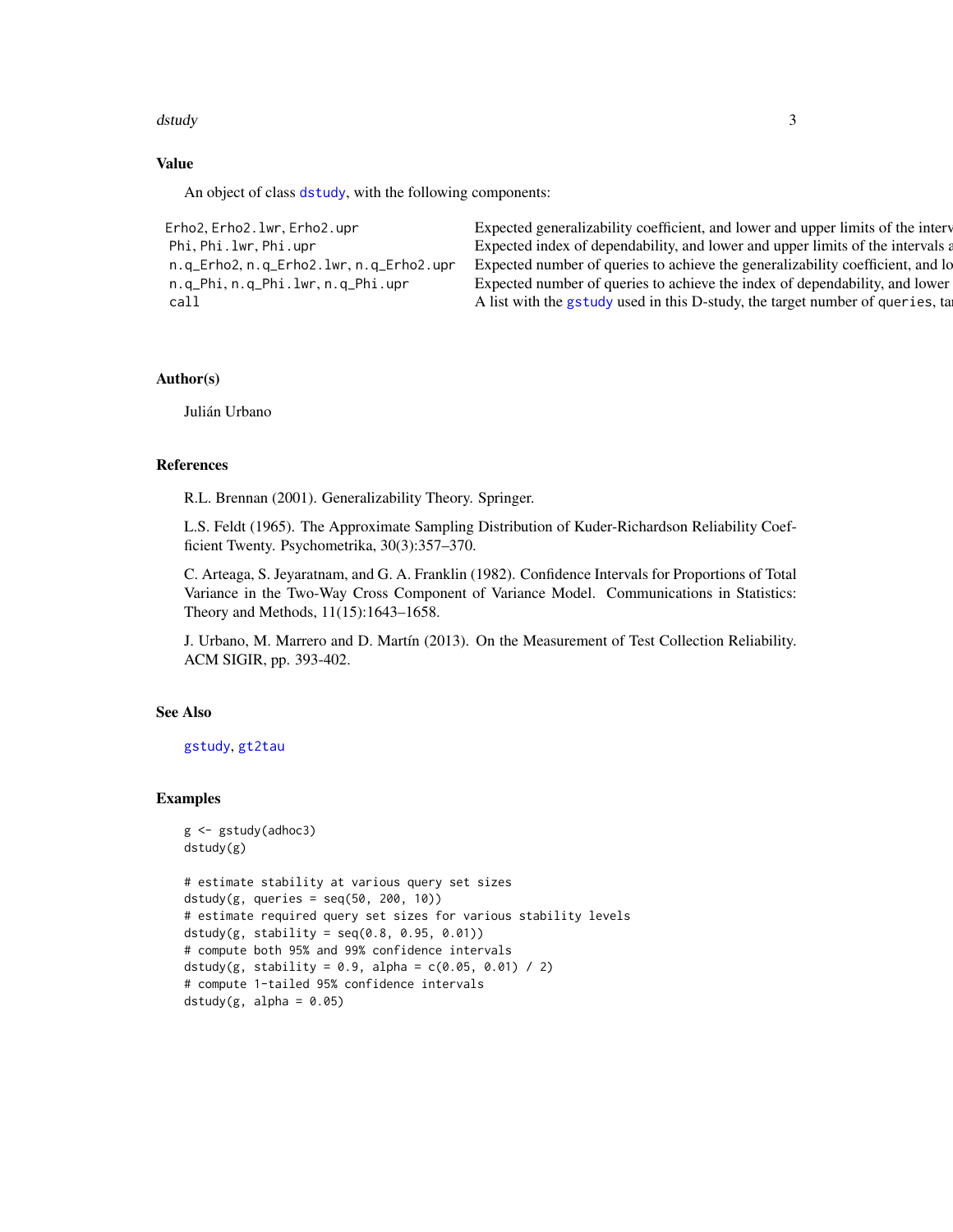#### <span id="page-3-1"></span><span id="page-3-0"></span>Description

gstudy runs a G-study with the given data, assuming a fully crossed design (all systems evaluated on the same queries). It can be used to estimate variance components, which can further be used to run a D-study with [dstudy](#page-1-1).

#### Usage

gstudy(data, drop = 0)

#### Arguments

| data | A data frame or matrix with the existing effectiveness scores. Systems are<br>columns and queries are rows.             |
|------|-------------------------------------------------------------------------------------------------------------------------|
| drop | The fraction of worst-performing systems to drop from the data before analysis.<br>Defaults to 0 (include all systems). |

#### Value

An object of class gstudy, with the following components:

| n.s, n.q          | Number of systems and number of queries of the existing data.        |
|-------------------|----------------------------------------------------------------------|
| var.s.var.g.var.e | Variance of the system, query, and residual effects.                 |
| em.s.em.g.em.e    | Mean squares of the system, query and residual components.           |
| call              | A list with the existing data and the percentage of systems to drop. |

#### Author(s)

Julián Urbano

#### References

R.L. Brennan (2001). Generalizability Theory. Springer.

J. Urbano, M. Marrero and D. Martín (2013). On the Measurement of Test Collection Reliability. ACM SIGIR, pp. 393-402.

#### See Also

[dstudy](#page-1-1)

#### Examples

g <- gstudy(adhoc3)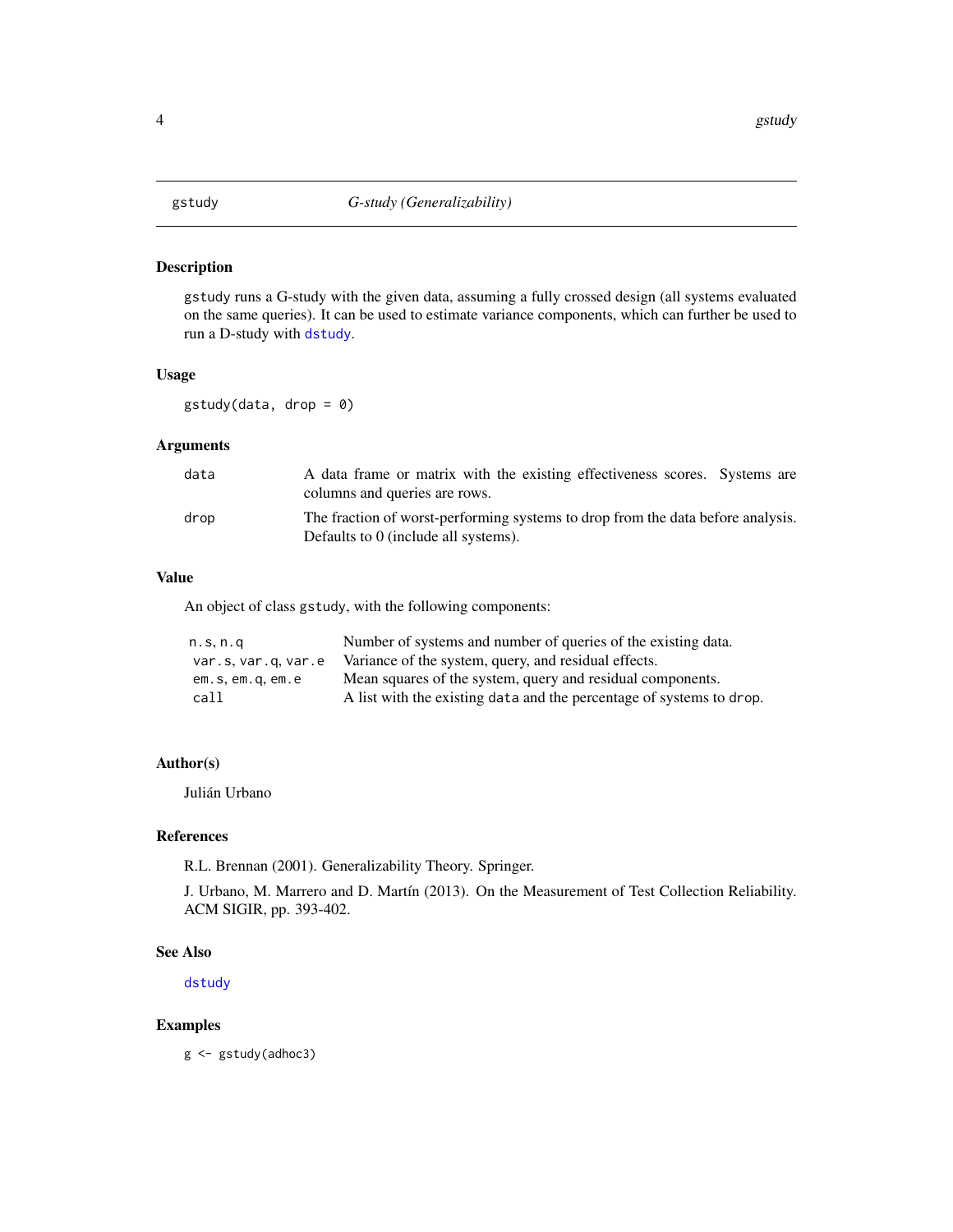#### <span id="page-4-0"></span>gt2tau  $5$

```
# same, but drop the 20% worst systems
g20 \leq-gstudy(adhoc3, drop = 0.2)
```
<span id="page-4-1"></span>gt2tau *Map GT-based Indicators onto Data-based Indicators*

#### Description

Maps Erho2 and Phi scores from Generalizability Theory onto traditional data-based scores like the Kendall tau correlation, AP correlation, power, minor conflict rate and major conflict rate with 2-tailed t-tests, absolute and relative sensitivity, and rooted mean squared error.

#### Usage

| gt2tau(Erho2)   |
|-----------------|
| gt2tauAP(Erho2) |
| gt2power(Erho2) |
| gt2minor(Erho2) |
| gt2major(Erho2) |
| gt2asens(Erho2) |
| gt2rsens(Phi)   |
| gt2rmse(Phi)    |

#### Arguments

| Erho2 | Vector of generalizability coefficients to map from. |
|-------|------------------------------------------------------|
| Phi   | Vector of indices of dependability to map from.      |

#### Details

Take these mappings with a grain of salt. See figure 3 in (Urbano, 20013).

#### Value

A vector of data-based indicator values.

#### Author(s)

Julián Urbano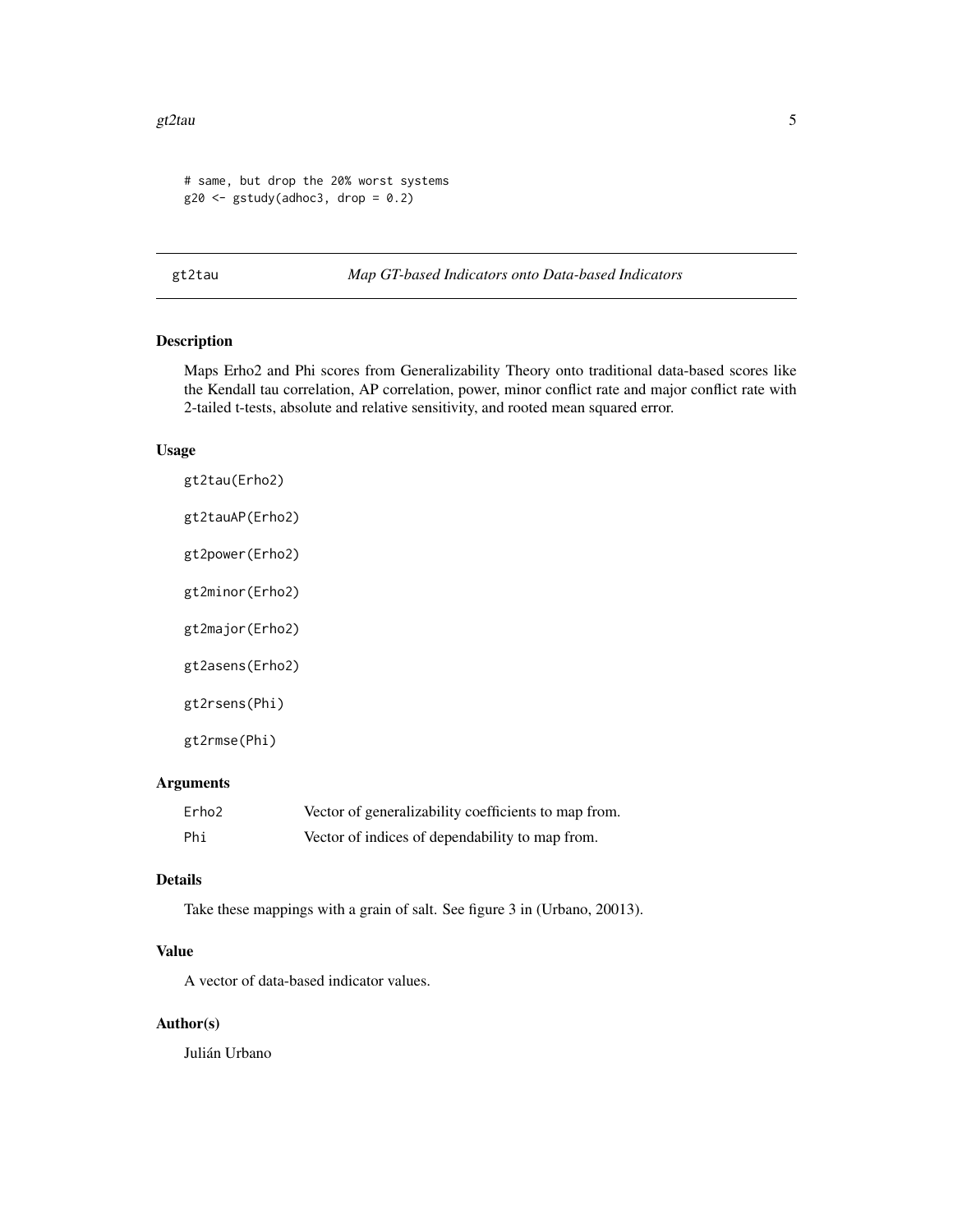#### <span id="page-5-0"></span>References

J. Urbano, M. Marrero and D. Martín (2013). On the Measurement of Test Collection Reliability. ACM SIGIR, pp. 393-402.

#### See Also

[dstudy](#page-1-1)

#### Examples

```
g <- gstudy(adhoc3)
d <- dstudy(g)
gt2tau(d$Erho2)
gt2rmse(d$Phi)
```
synthetic4 *Synthetic dataset no. 4.*

#### Description

This is the Synthetic dataset no. 4 from Table 3.2 on page 73 of Brennan (2001), recasted as a p x i design, as required on page 182.

#### Usage

synthetic4

#### Format

A data frame with 10 columns (systems) and 12 rows (queries).

#### References

R.L. Brennan, "Generalizability Theory". Springer, 2001.